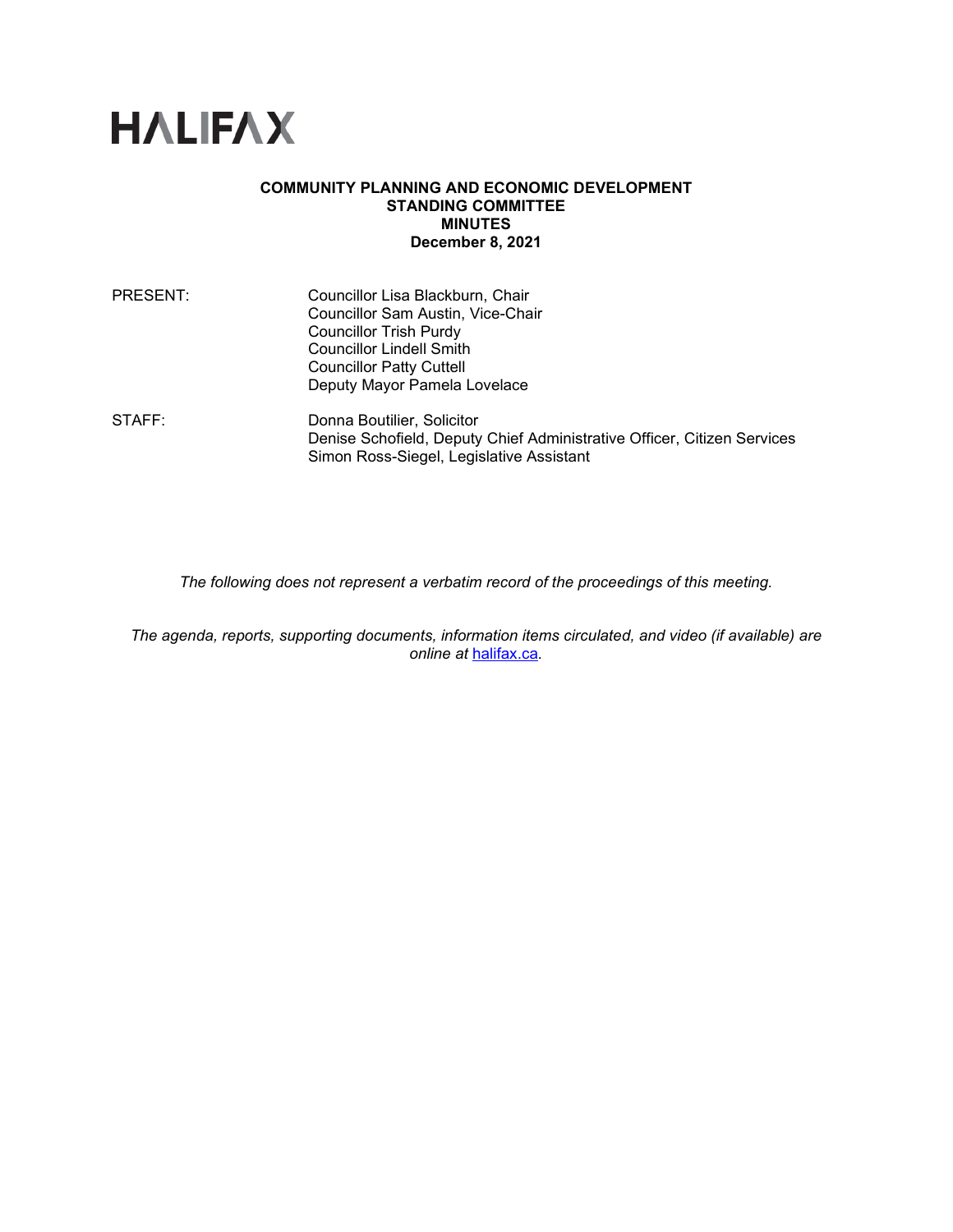*The meeting was called to order at 1:07 p.m. and adjourned at 2:38 p.m.*

# **1. CALL TO ORDER**

The Chair called the meeting to order at 1:07 p.m., in Council Chamber,  $3<sup>rd</sup>$  Floor City Hall, 1841 Argyle Street, Halifax.

# **2. APPROVAL OF MINUTES – November 18, 2021**

MOVED by Councillor Austin, seconded by Councillor Purdy

**THAT the minutes of November 18, 2021 be approved as presented.**

## **MOTION PUT AND PASSED.**

# **3. APPROVAL OF THE ORDER OF BUSINESS AND APPROVAL OF ADDITIONS AND DELETIONS**

Additions: None

Deletions: None

As provided for in section 37 (1) of Administrative Order One, Standing Committee requested that item 17 be considered prior to item 10.3.

MOVED by Deputy Mayor Lovelace, seconded by Councillor Smith

## **THAT the agenda be approved as amended.**

## **MOTION PUT AND PASSED.**

**4. BUSINESS ARISING OUT OF THE MINUTES – NONE 5. CALL FOR DECLARATION OF CONFLICT OF INTERESTS – NONE 6. MOTIONS OF RECONSIDERATION – NONE 7. MOTIONS OF RESCISSION – NONE**

## **8. CONSIDERATION OF DEFERRED BUSINESS – NONE**

## **9. NOTICES OF TABLED MATTERS – NONE**

## **10. CORRESPONDENCE, PETITIONS & DELEGATIONS 10.1 Correspondence**

The Legislative Assistant noted that the Municipal Clerk's Office received correspondence relating to item 12.1.2, which was circulated to members of the Standing Committee.

For a detailed list of the correspondence received, refer to the specific item.

## **10.2 Petitions – None 10.3 Presentations – None**

# **11. INFORMATION ITEMS BROUGHT FORWARD – NONE**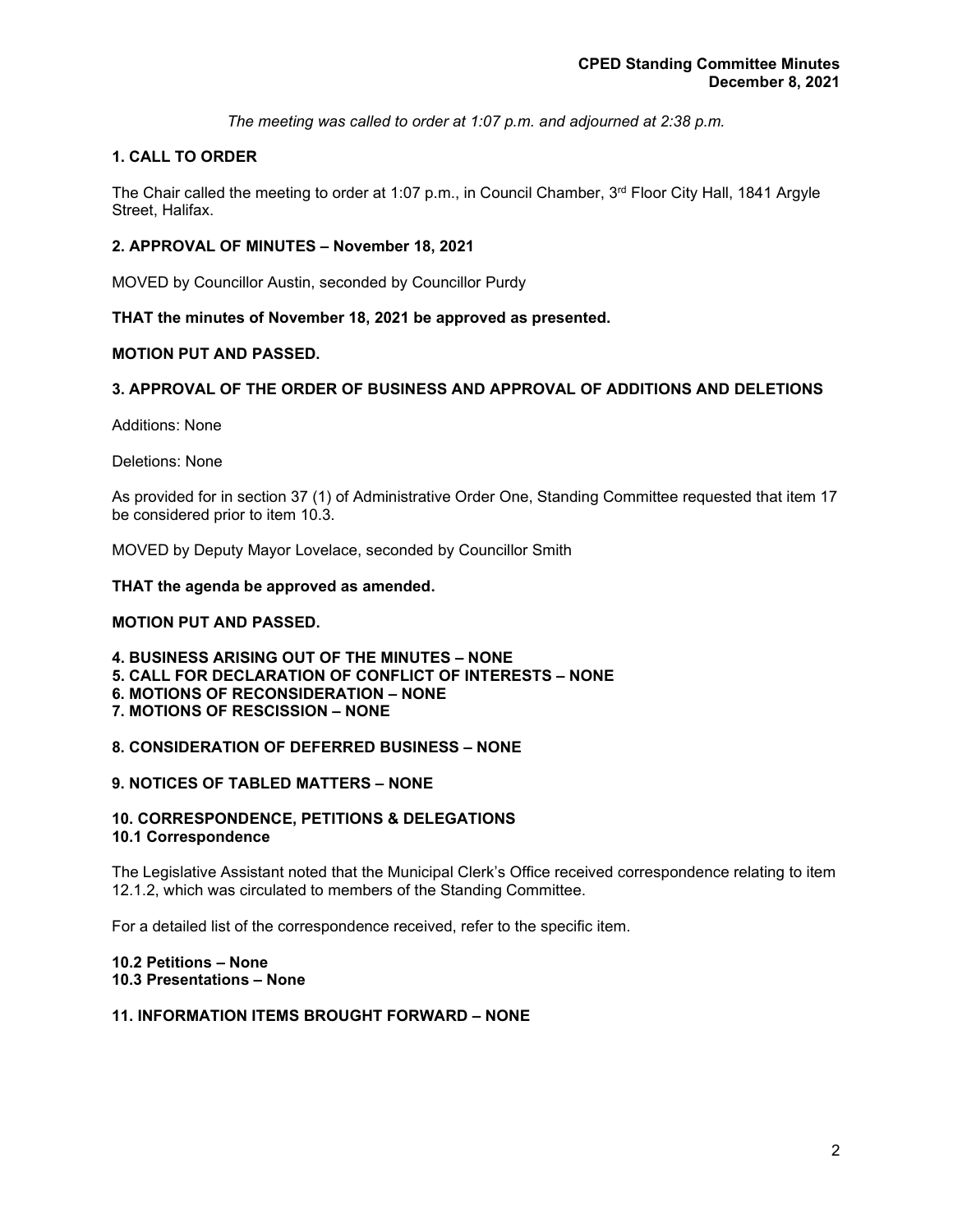# **12. REPORTS**

#### **12.1 STAFF**

### **12.1.1 International Partnerships Update**

The following was before the Standing Committee:

- A staff recommendation report dated July 29, 2022
- A staff presentation dated December 8

Nancy Phillips, Vice President, Investment & International Partnerships, Halifax Partnership, gave a presentation and answered questions for members of Standing Committee.

MOVED by Deputy Mayor Lovelace, seconded by Councillor Cuttell

**THAT Community Planning and Economic Development Standing Committee recommend that Halifax Regional Council:**

**1. Establish an Economic Partnership with Portsmouth, England;**

**2. Authorize the Chief Administrative Officer to negotiate, and the Mayor to execute, an Economic Partnership agreement with Portsmouth consistent with the discussion section of the July 29, 2021 report and for a term not to exceed five years; and,** 

**3. Adopt the proposed amendments to Administrative Order 2014-003-GOV Respecting International Partnerships as set out in Attachment D of the July 29, 2021 report.**

## **MOTION PUT AND PASSED.**

## **12.1.2 Halifax Common Master Plan**

The following was before the Standing Committee:

- A staff recommendation report dated November 4, 2022
- A staff presentation dated December 8
- Correspondence from Judith Fingard, Howard Epstein, Natalie Borden, Lesley Patten, Jenna Robbins, Janet Shotwell, Stephanie MacWhirter, and Richard Peisinger

Carolle Koziak Roberts, Landscape Architect, Policy and Planning, gave a presentation.

MOVED by Councillor Smith, seconded by Councillor Cuttell

**THAT Community Planning and Economic Development Standing Committee recommend that Regional Council:**

**1. Repeal the 1994 Halifax Common Plan and adopt the Halifax Common Master Plan (Master Plan) as contained in Attachment A of the November 4, 2021 report, as a guiding document for open space planning, management, and development within the Halifax Common; and 2. Direct the CAO to undertake periodic reviews at least every five years of the Master Plan for any updates**

Carolle Koziak Roberts, Landscape Architect, Policy and Planning, and Richard Harvey, Manager of Policy and Planning, answered questions for members of Standing Committee.

MOVED by Councillor Austin, seconded by Deputy Mayor Lovelace

**THAT the motion be deferred to the January 20, 2022 meeting of Community Planning and Economic Development Standing Committee to provide time for further public review of the Halifax Common Master Plan.**

## **MOTION TO DEFER PUT AND PASSED.**

**12.2 MEMBERS OF STANDING COMMITTEE – NONE**